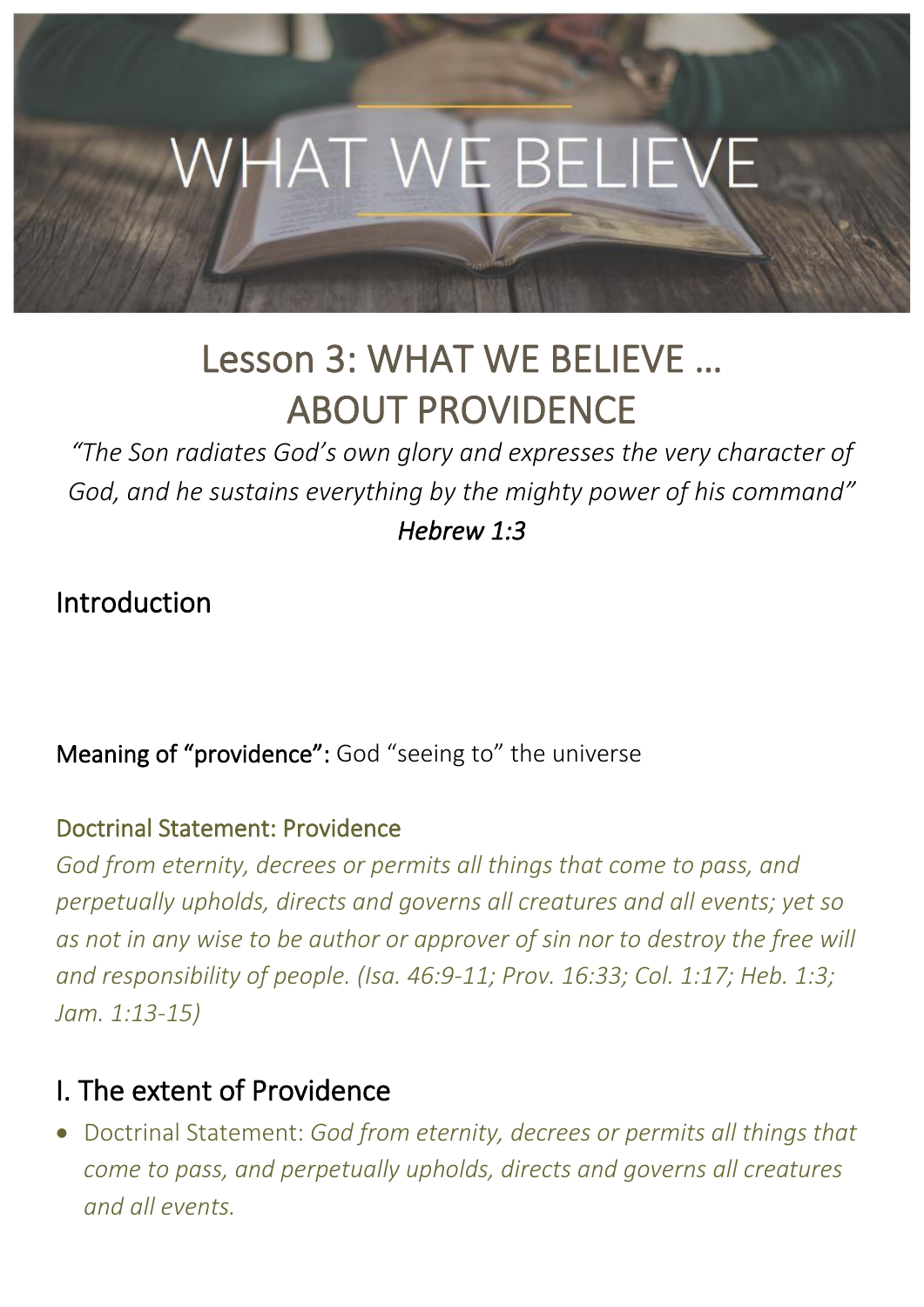- *Heb 1:3, The Son radiates God's own glory and expresses the very character of God, and he sustains everything by the mighty power of his command.*
	- o The word "sustain" has the sense of "active, purposeful control over the thing being carried from one place to another" (Wayne Grudem)
- *Ps. 135:6, Whatever the Lord pleases, he does, in heaven and on earth, in the seas and all deeps*

### Providence and Nature

- *Ps 147:8, He covers the heavens with clouds; he prepares rain for the earth; he makes grass grow on the hills*
- *Matt 10:29, Are not two sparrows sold for a penny? And not one of them will fall to the ground apart from your Father*
- *Prov 16:33, The lot is cast into the lap, but its every decision is from the Lord*

### Providence and history

#### Providence and personal circumstances

• David says, *"in your book were written, every one of them, the days that were formed for me, when as yet there was none of them" (Ps 139:16)*

# II. Providence and Evil

• *Doctrinal Statement:* yet so as not in any wise to be author or approver of sin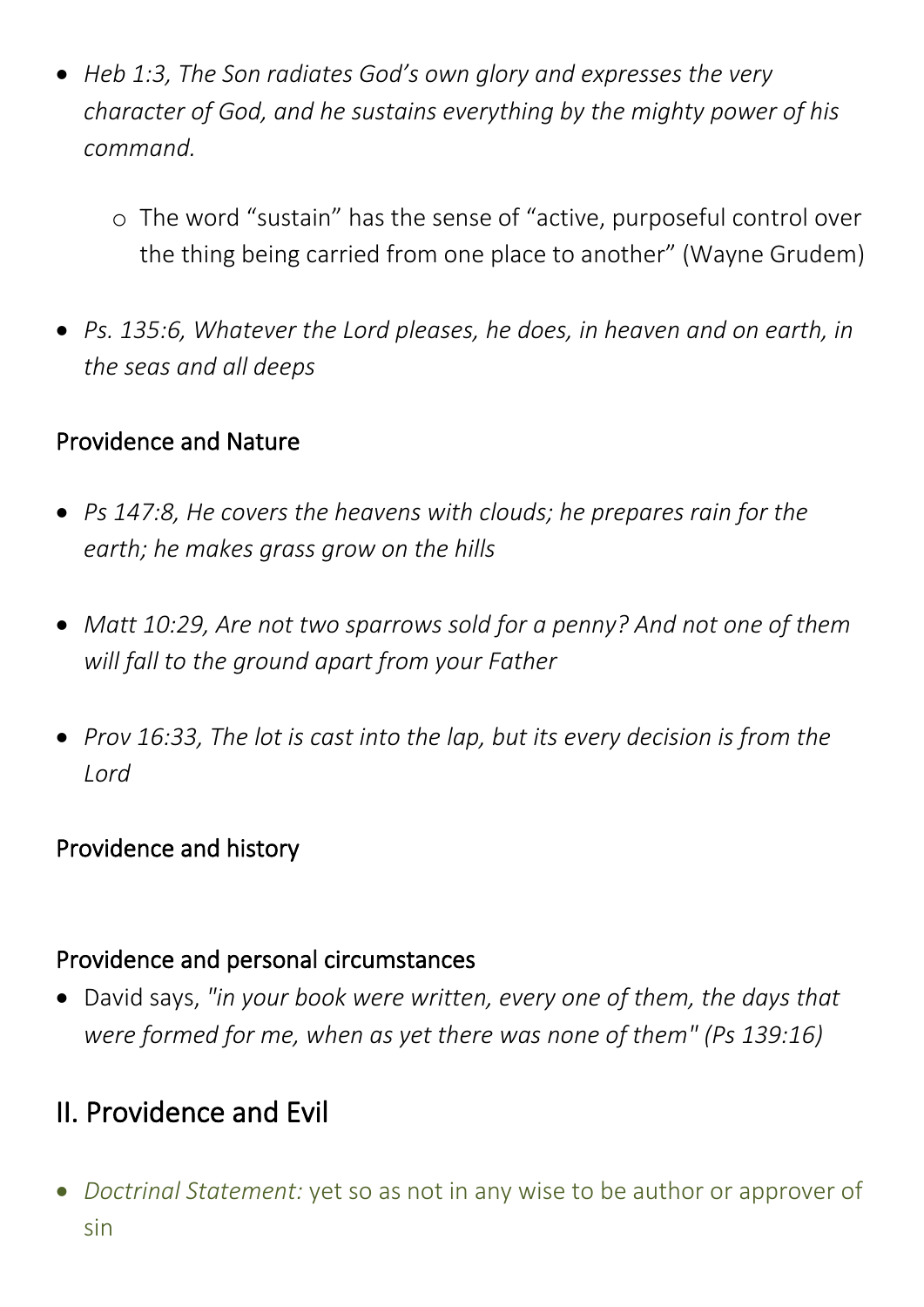### God's Nature

- *1 John 1:5, God is light, and in him is no darkness at all*
- *1 Peter 1:16, You shall be holy, for I am holy*
- *Psalm 22:3, Yet you are holy, enthroned on the praises of Israel*
- Crucial question: If God ordained, or decreed all things, then didn't God, in the end, create evil?
	- o In order to answer this we need to distinguish between decree and create

### Did God create evil?

- We need to understand the nature of sin to answer this question
- Technically speaking sin is not something created

### Did God will or decree evil?

- Once again we need to clarify further and understand the difference between the decreed will of God and the desired will of God
- Decreed Will
	- o *Eph 1:11, God works all things after the counsel of His own (decreed) will*
- Desired Will
	- o *1 Thess 4:3, For this is the (desired) will of God, your sanctification: that you abstain from sexual immorality*

### How to reconcile these two wills?

• You don't. John MacArthur says that there is a "humanly unreconcilable tension between God's sovereignty and man's will."